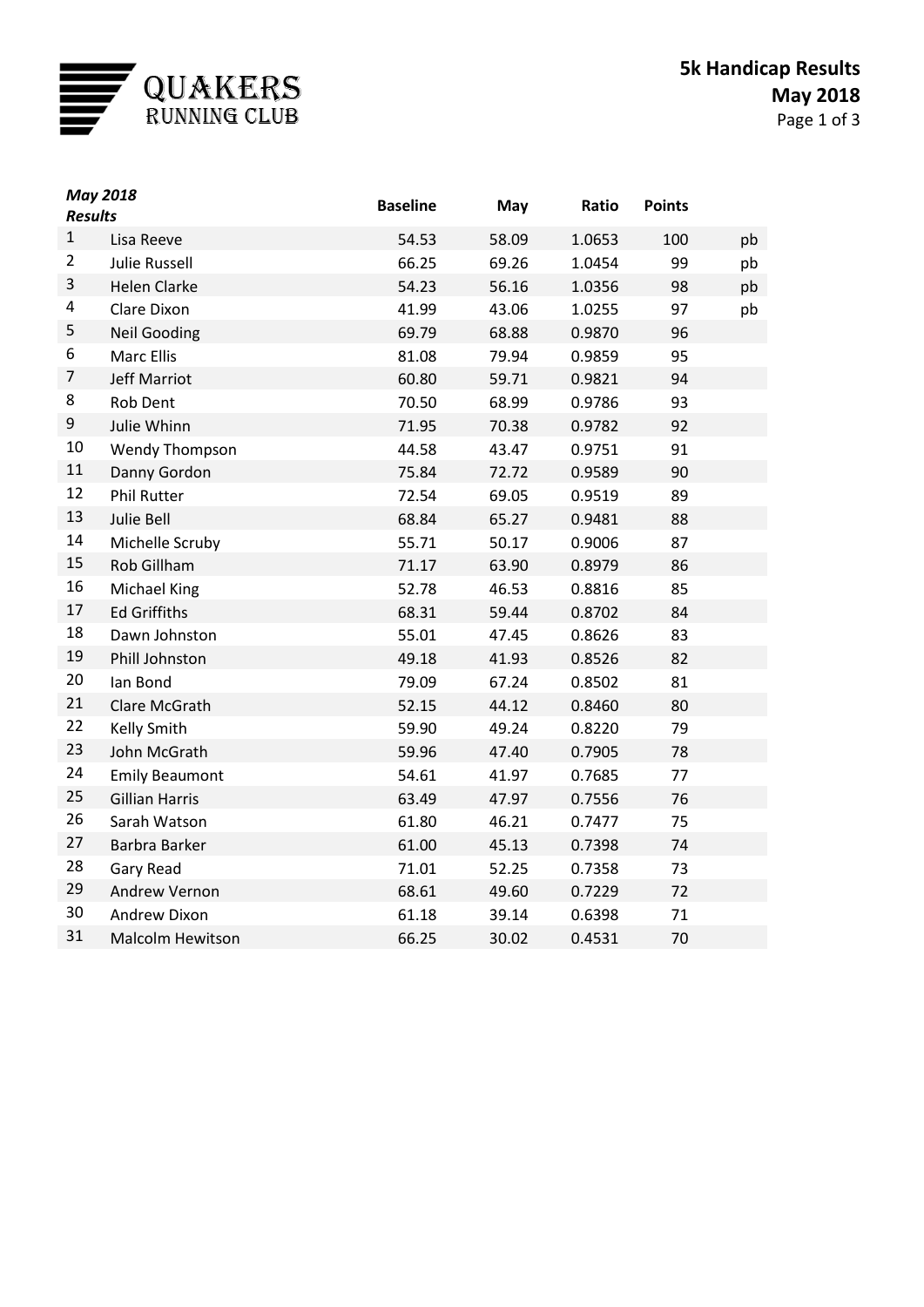

| <b>May 2018 Cumulative Scores</b><br><b>Results</b> |                       | Jan              | Feb         | Mar         | Apr              | May              | <b>Total</b> |
|-----------------------------------------------------|-----------------------|------------------|-------------|-------------|------------------|------------------|--------------|
| $\mathbf{1}$                                        | Lisa Reeve            | 86               | 89          | 76          | 95               | 100              | 446          |
| $\overline{c}$                                      | Danny Gordon          | 85               | 76          | 90          | 82               | 90               | 423          |
| 3                                                   | Julie Bell            | 84               | 75          | 91          | 84               | 88               | 422          |
| 4                                                   | <b>Gillian Harris</b> | 80               | 82          | 84          | 76               | 76               | 398          |
| 5                                                   | Abbie Hull            | 95               | 96          | 99          | 98               | $\pmb{0}$        | 388          |
| 6                                                   | Andy Whittam          | 100              | 97          | 97          | 92               | $\boldsymbol{0}$ | 386          |
| $\overline{7}$                                      | <b>Neil Gooding</b>   | $\mathbf 0$      | 94          | 95          | 96               | 96               | 381          |
| 8                                                   | <b>Helen Clarke</b>   | 90               | 92          | $\pmb{0}$   | 99               | 98               | 379          |
| 9                                                   | David Ledgerwood      | 97               | 83          | 98          | 97               | $\boldsymbol{0}$ | 375          |
| 10                                                  | Jeff Marriot          | $\pmb{0}$        | 91          | 89          | 89               | 94               | 363          |
| 11                                                  | <b>Michael King</b>   | $\mathbf 0$      | 65          | 82          | 88               | 85               | 320          |
| 12                                                  | <b>Ed Griffiths</b>   | $\boldsymbol{0}$ | 72          | 77          | 86               | 84               | 319          |
| 13                                                  | Elizabeth Kennedy     | 78               | 68          | 87          | 77               | $\boldsymbol{0}$ | 310          |
| 14                                                  | Phill Johnston        | 69               | 80          | $\mathbf 0$ | 75               | 82               | 306          |
| 15                                                  | Emma Joyeux           | 73               | 61          | 75          | 80               | $\pmb{0}$        | 289          |
| 16                                                  | Adrian Colbourne      | 99               | 88          | 94          | $\mathbf 0$      | $\boldsymbol{0}$ | 281          |
| 17                                                  | <b>Adrian Cottam</b>  | 98               | 95          | $\pmb{0}$   | 81               | $\mathbf 0$      | 274          |
| 18                                                  | Gary Read             | 70               | 59          | $\pmb{0}$   | 67               | 73               | 269          |
| 19                                                  | <b>Rob Dent</b>       | $\mathbf 0$      | 81          | $\mathbf 0$ | 94               | 93               | 268          |
| 20                                                  | Lisa Alderson         | 88               | 87          | $\pmb{0}$   | 93               | $\boldsymbol{0}$ | 268          |
| 21                                                  | Wendy Thompson        | $\mathbf 0$      | 84          | $\pmb{0}$   | 79               | 91               | 254          |
| 22                                                  | Michelle Scruby       | 79               | $\pmb{0}$   | $\pmb{0}$   | 78               | 87               | 244          |
| 23                                                  | John McGrath          | 96               | $\mathbf 0$ | $\mathbf 0$ | 63               | 78               | 237          |
| 24                                                  | <b>Emily Beaumont</b> | $\mathbf 0$      | 0           | 83          | 68               | 77               | 228          |
| 25                                                  | <b>Helen Gregory</b>  | 77               | 66          | $\pmb{0}$   | 73               | $\pmb{0}$        | 216          |
| 26                                                  | Lena Rusa             | 72               | 58          | 76          | $\boldsymbol{0}$ | $\pmb{0}$        | 206          |
| 27                                                  | Lee Morris            | 76               | 63          | $\pmb{0}$   | 65               | $\boldsymbol{0}$ | 204          |
| 28                                                  | <b>Julie Russell</b>  | $\pmb{0}$        | 0           | $\pmb{0}$   | 100              | 99               | 199          |
| 29                                                  | Sarah Watson          | $\pmb{0}$        | 57          | $\pmb{0}$   | 62               | 75               | 194          |
| 30                                                  | Rebecca Howard        | $\boldsymbol{0}$ | 90          | 96          | 0                | 0                | 186          |
| 31                                                  | Sally Watson          | 83               | 99          | $\mathbf 0$ | $\pmb{0}$        | $\pmb{0}$        | 182          |
| 32                                                  | Karen Ann Dove        | 92               | 85          | $\pmb{0}$   | 0                | $\pmb{0}$        | 177          |
| 33                                                  | Dave Jones            | 94               | 79          | $\mathbf 0$ | $\pmb{0}$        | $\pmb{0}$        | 173          |
| 34                                                  | Julie Whinn           | $\pmb{0}$        | $\pmb{0}$   | 80          |                  | 92               | 172          |
| 35                                                  | Andrew Dixon          | $\mathbf 0$      | $\pmb{0}$   | 100         | $\mathbf 0$      | 71               | 171          |
| 36                                                  | <b>Brian Dixon</b>    | $\pmb{0}$        | 77          | 92          | 0                | $\pmb{0}$        | 169          |
| 37                                                  | <b>Kelly Smith</b>    | $\pmb{0}$        | $\pmb{0}$   | 88          | $\pmb{0}$        | 79               | 167          |
| 38                                                  | Malcolm Hewitson      | 93               | 0           | $\pmb{0}$   | $\pmb{0}$        | 70               | 163          |
| 39                                                  | <b>Grainne Duffy</b>  | $\pmb{0}$        | 73          | 85          | $\pmb{0}$        | $\pmb{0}$        | 158          |
| 40                                                  | Andrew Vernon         | $\pmb{0}$        | $\pmb{0}$   | $\mathbf 0$ | 85               | 72               | 157          |
| 41                                                  | Rob Gillham           | $\mathbf 0$      | 70          | $\pmb{0}$   | $\pmb{0}$        | 86               | 156          |
| 42                                                  | Iain Clyde            | 87               | 67          | $\mathbf 0$ | $\pmb{0}$        | 0                | 154          |
| 43                                                  | Chris Land            | $\pmb{0}$        | $\pmb{0}$   | 79          | 74               | $\pmb{0}$        | 153          |
| 44                                                  | Dawn Johnston         | $\pmb{0}$        | 0           | $\pmb{0}$   | 69               | 83               | 152          |